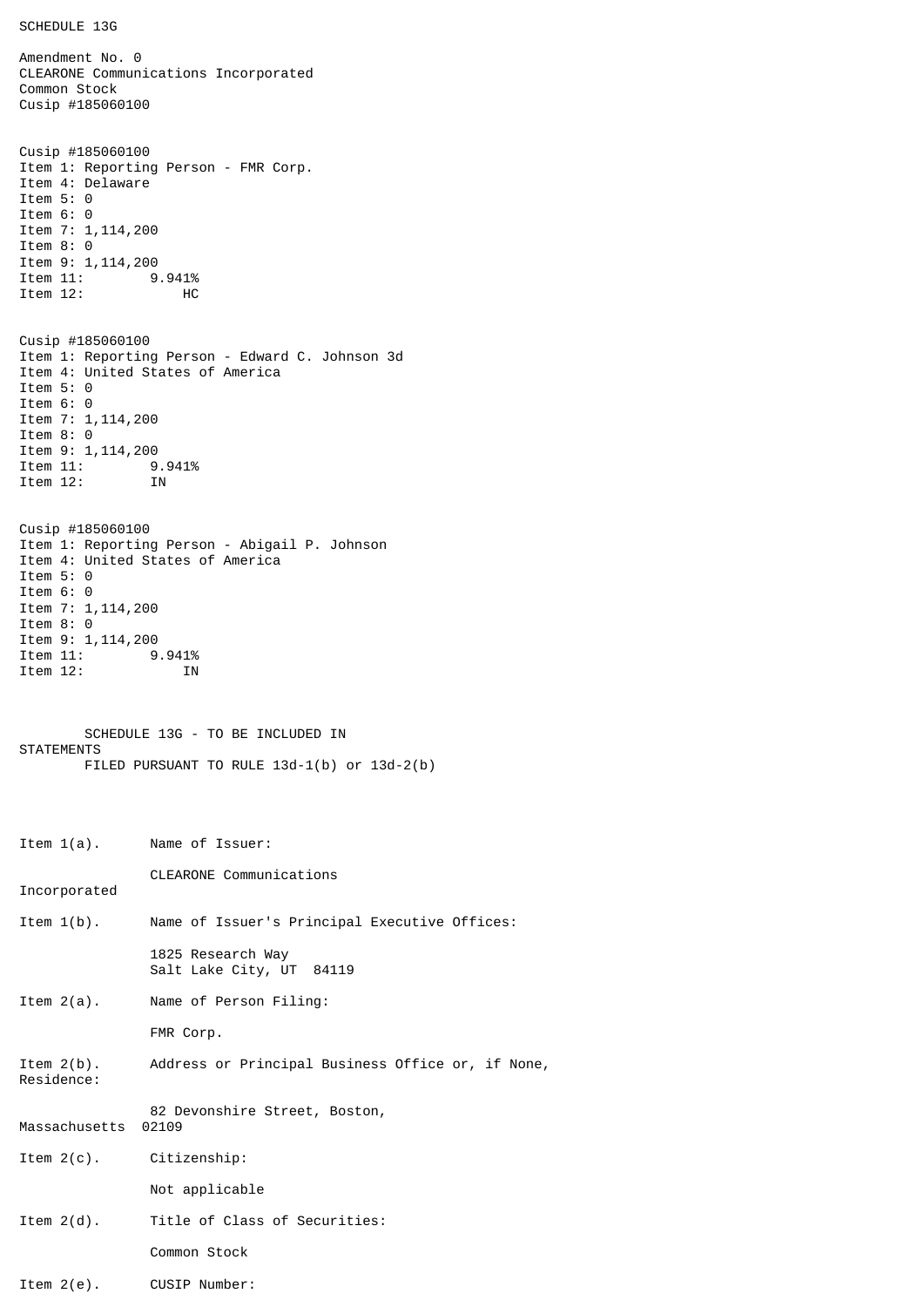## 185060100

Item 3. This statement is filed pursuant to Rule 13d-1(b) or 13d-2(b) and the person filing, FMR Corp., is a parent holding company in accordance with Section 240.13d-1(b)(ii)(G). (Note: See Item 7).

Item 4. Ownership

(a) Amount Beneficially Owned: 1,114,200

(b) Percent of Class: 9.941%

(c) Number of shares as to which such person has:

(i) sole power to vote or to direct the vote:

(ii) shared power to vote or to direct the vote: 0

(iii) sole power to dispose or to direct the disposition of:  $1,114,200$ 

(iv) shared power to dispose or to direct the disposition of: 0

Item 5. Ownership of Five Percent or Less of a Class.

Not applicable.

Item 6. Ownership of More than Five Percent on Behalf of Another Person.

Various persons have the right to receive or the power to direct the receipt of dividends from, or the proceeds from the sale of, the Common Stock of CLEARONE Communications Incorporated. The interest of one person, Fidelity Low Priced Stock Fund, an investment company registered under the Investment Company Act of 1940, in the Common Stock of CLEARONE Communications Incorporated, amounted to 1,114,200 shares or 9.941% of the total outstanding Common Stock at December 31, 2002.

Item 7. Identification and Classification of the Subsidiary Which Acquired the Security Being Reported on By the Parent Holding Company.

See attached Exhibit(s) A, B.

Item 8. Identification and Classification of Members of the Group.

Not Applicable. See attached Exhibit A.

Item 9. Notice of Dissolution of Group.

Not applicable.

Item 10. Certification.

By signing below I certify that, to the best of my knowledge and belief, the securities referred to above were acquired in the ordinary course of business and were not acquired for the purpose of and do not have the effect of changing or influencing the control of the issuer of such securities and were not acquired in connection with or as a participant in any transaction having such purpose or effect.

## Signature

After reasonable inquiry and to the best of my knowledge and belief, I certify that the information set forth in this Schedule 13G in connection with FMR Corp.'s beneficial ownership of the Common Stock of CLEARONE Communications Incorporated at December 31, 2002 is true, complete and correct.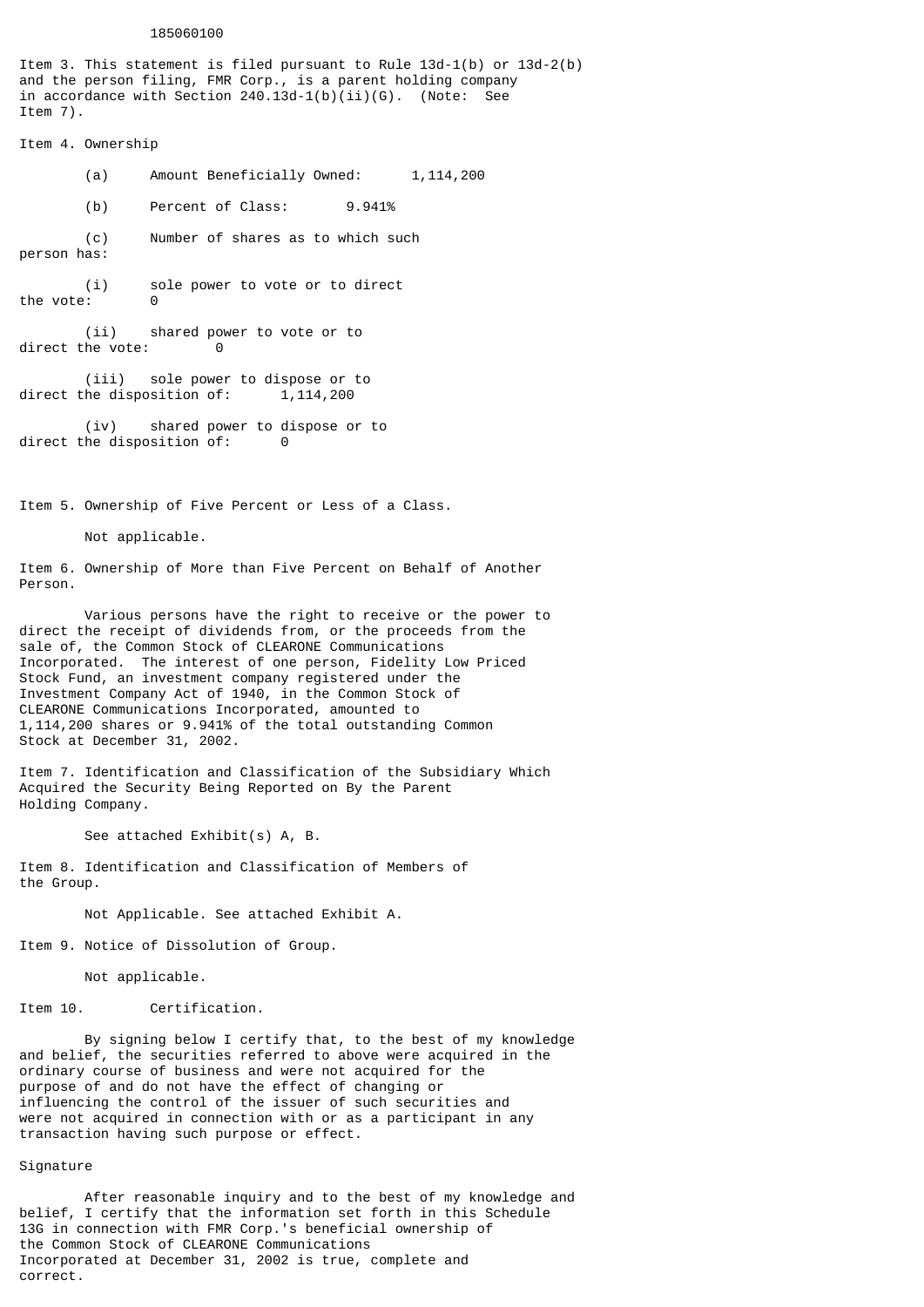February 14, 2003 Date

/s/Eric D. Roiter Signature

Eric D. Roiter Duly authorized under Power of Attorney dated December 30, 1997 by and on behalf of FMR Corp. and its direct and indirect subsidiaries

SCHEDULE 13G - TO BE INCLUDED IN **STATEMENTS** FILED PURSUANT TO RULE 13d-1(b) or 13d-2(b)

Pursuant to the instructions in Item 7 of Schedule 13G, Fidelity Management & Research Company ("Fidelity"), 82 Devonshire Street, Boston, Massachusetts 02109, a wholly-owned subsidiary of FMR Corp. and an investment adviser registered under Section 203 of the Investment Advisers Act of 1940, is the beneficial owner of 1,114,200 shares or 9.941% of the Common Stock outstanding of CLEARONE Communications Incorporated ("the Company") as a result of acting as investment adviser to various investment companies registered under Section 8 of the Investment Company Act of 1940.

The ownership of one investment company, Fidelity Low Priced Stock Fund, amounted to 1,114,200 shares or 9.941% of the Common Stock outstanding. Fidelity Low Priced Stock Fund has its principal business office at 82 Devonshire Street, Boston, Massachusetts 02109.

Edward C. Johnson 3d, FMR Corp., through its control of Fidelity, and the funds each has sole power to dispose of the 1,114,200 shares owned by the Funds.

Neither FMR Corp. nor Edward C. Johnson 3d, Chairman of FMR Corp., has the sole power to vote or direct the voting of the shares owned directly by the Fidelity Funds, which power resides with the Funds' Boards of Trustees. Fidelity carries out the voting of the shares under written guidelines established by the Funds' Boards of Trustees.

Members of the Edward C. Johnson 3d family are the predominant owners of Class B shares of common stock of FMR Corp., representing approximately 49% of the voting power of FMR Corp. Mr. Johnson 3d owns 12.0% and Abigail Johnson owns 24.5% of the aggregate outstanding voting stock of FMR Corp. Mr. Johnson 3d is Chairman of FMR Corp. and Abigail P. Johnson is a Director of FMR Corp. The Johnson family group and all other Class B shareholders have entered into a shareholders' voting agreement under which all Class B shares will be voted in accordance with the majority vote of Class B shares. Accordingly, through their ownership of voting common stock and the execution of the shareholders' voting agreement, members of the Johnson family may be deemed, under the Investment Company Act of 1940, to form a controlling group with respect to FMR Corp.

SCHEDULE 13G - TO BE INCLUDED IN **STATEMENTS** FILED PURSUANT TO RULE 13d-1(b) or 13d-2(b) RULE 13d-1(f)(1) AGREEMENT

The undersigned persons, on February 14, 2003, agree and consent to the joint filing on their behalf of this Schedule 13G in connection with their beneficial ownership of the Common Stock of CLEARONE Communications Incorporated at December 31, 2002.